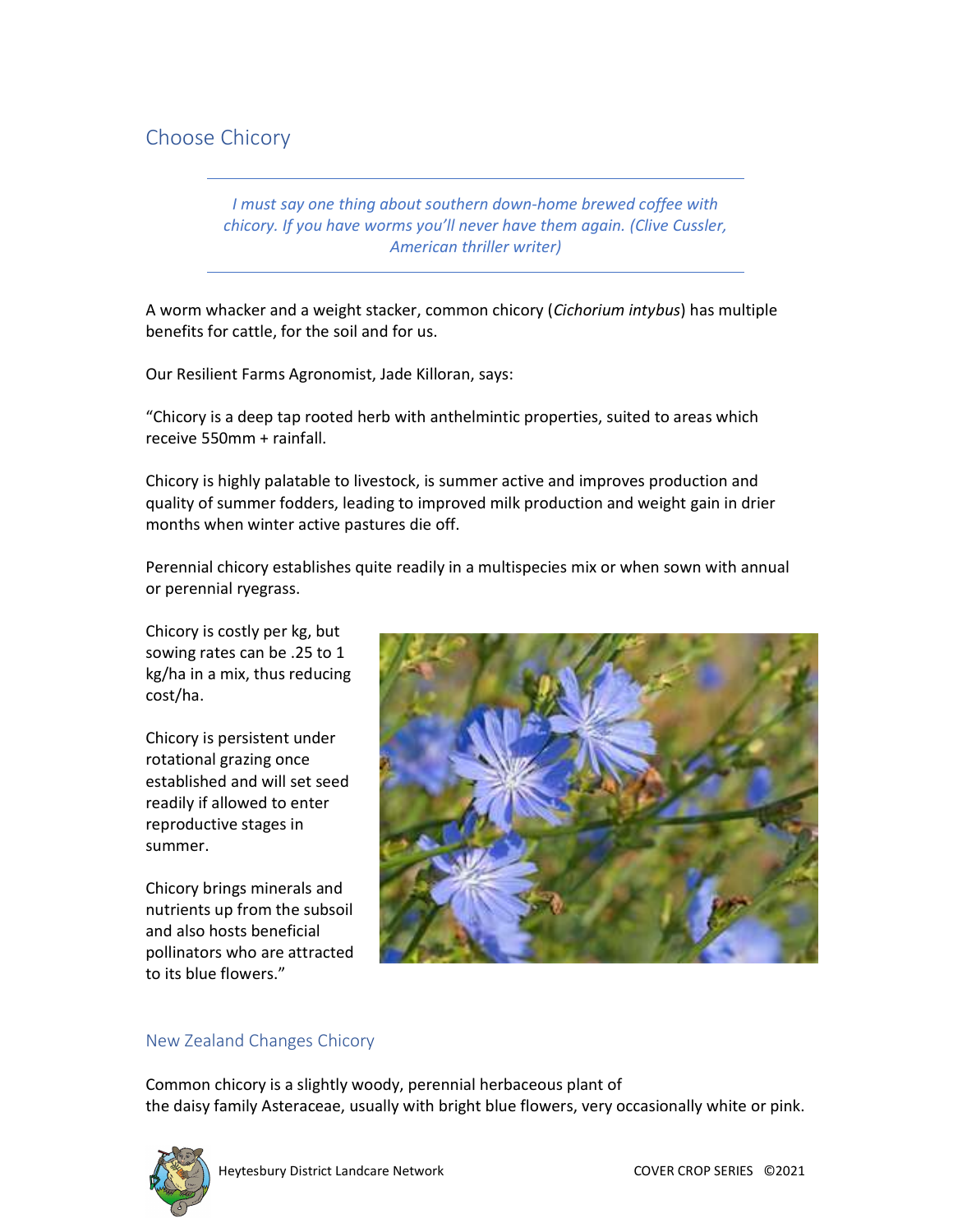It is native to western Asia, North Africa, and Europe, but it grows all over the world, including Australia, as a weed and since the 1990s for fodder.

Chicory was re-assessed as a potential forage crop in the mid-1970s in New Zealand. After ten years of breeding the world's first forage variety of chicory, Grasslands Puna, became commercially available in 1985. It was bred in New Zealand specifically as a forage crop for sheep and beef systems, selected for its tolerance to Sclerotinia fungus, long growing period and uniformity.

A range of different cultivars is now used worldwide, but most of the research on herbage production and animal performance to date has been on the Puna varieties.

## Chicory – Vital Statistics

New Zealand Dairy lists these statistics for chicory's nutritional values:

Dry Matter (DM): 8-19% Metabolic energy: 11.5 -13MJ/kg DM Crude protein: 20-26% DM Fibre: 20-30% of DM Soluble sugar and starch: 10-22% DM

According to beefandlamb.ahdb.org.uk (full article here):

Chicory can yield 6-9 tonnes dry matter (DM) per hectare. Chicory is best suited to light soils and areas where its drought tolerant attributes (deep tap root) can be exploited. A stand-alone crop should persist for three to five years. A reduction in plant population of approximately 30% per year can be expected. Due to its nutritional qualities, chicory is well suited to finishing lambs or carrying ewes and lambs during lactation.

Raw chicory leaves are 92% water, 5% carbohydrates, 2% protein, and contain negligible fat(table). In a 100 gram reference amount, raw chicory leaves provide 23 calories and significant amounts (more than 20% of the Daily Value) of vitamin K, vitamin A, vitamin C, some B vitamins, and manganese. Vitamin E and calcium are present in moderate amounts. Raw endive is 94% water and has low nutrient content.

### Natural wormer

Some tannins found in chicory reduce intestinal parasites. Studies have shown that farm animals ingesting chicory have lower worm burdens. According to the above UK website, Chicory has been proven to reduce faecal egg counts in lambs and could reduce the use of anthelmintics. According to Wikipedia, some of these tannins may increase protein utilization efficiency in ruminants.

### Fun chicory facts

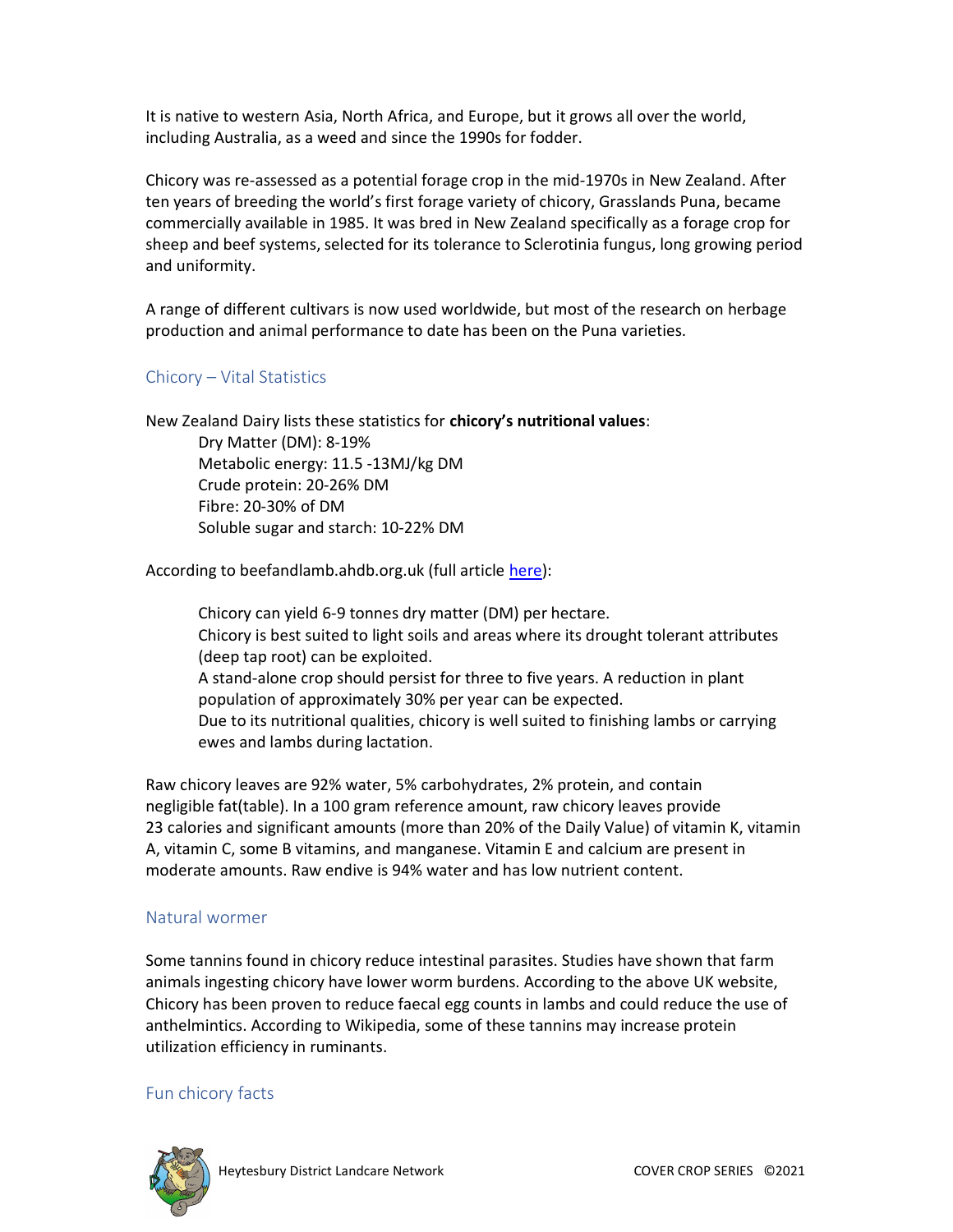Forbs for fodder – Chicory, like sunflowers, are forbs. A forb or phorb is a herbaceous flowering plant that is not a graminoid (grass, sedge, or rush). Interestingly the word "forb" is derived from Greek *phorbḗ* (φορβή), meaning "pasture" or "fodder".

Horsing around - Chicory roots are reported to be an excellent substitute for oats for horses due to their protein and fat content.

Chicory Trickery - Chicory root has been cultivated since ancient Egypt and has traditionally been used on its own in tea or in medicinal remedies to treat **jaundice, liver enlargement** gout and rheumatism.

Around 1970, it was found that the root contains up to 20% inulin, a polysaccharidesimilar to starch. **Inulin** is mainly found in the plant family Asteraceae as a storage carbohydrate (for example Jerusalem artichoke, dahlia, yacon, etc.). It is used as a sweetener in the food industry with a sweetening power 10% that of sucrose and is sometimes added to yogurts as a **'prebiotic'.** Fresh chicory root may contain between 13 and 23% inulin, by total weight.

Culinary Chicory - Cultivated chicory is generally divided into three types, of which there are many varieties:

Radicchio usually has variegated red or red and green leaves which can be used in salads and other dishes.

Belgian endive, known in Dutch as witloof or witlof ("white leaf"), is allowed to sprout indoors in the absence of sunlight, which prevents the leaves from turning green and opening up. The smooth, creamy white leaves may be served stuffed, baked, boiled, cut and cooked in a milk sauce, or simply cut raw.

Catalogna chicory (Cichorium intybus var. foliosum), also known as puntarelle, includes a whole subfamily (some varieties from Belgian endive and some from radicchio) of chicory and is used throughout Italy.

Some beer brewers use roasted chicory to add flavour to stouts. Others have added it to strong blond Belgian-style ales, to augment the hops, making a witlofbier, from the Dutch name for the plant.

The roots can also be cooked like parsnips.

Chic Coffee - Coffee came to Europe in the  $17<sup>th</sup>$  century. Mixing it with chicory is likely to have started in Holland. The roots are baked, roasted, ground, and used as an additive, especially in the Mediterranean region (where the plant is native). Chicory mix coffee really took off in France in the early 1800s where it became quite chic. In 1835, France exported 1.25 million pounds of chicory and 25 years later, that figure had ballooned to 16 million pounds. Belgium, Germany and Denmark reported similar levels of consumption.

As a coffee additive, chicory is still mixed in Indian filter coffee, and in parts of Southeast Asia, South Africa. In France a mixture of 60% chicory and 40% coffee is sold under the trade